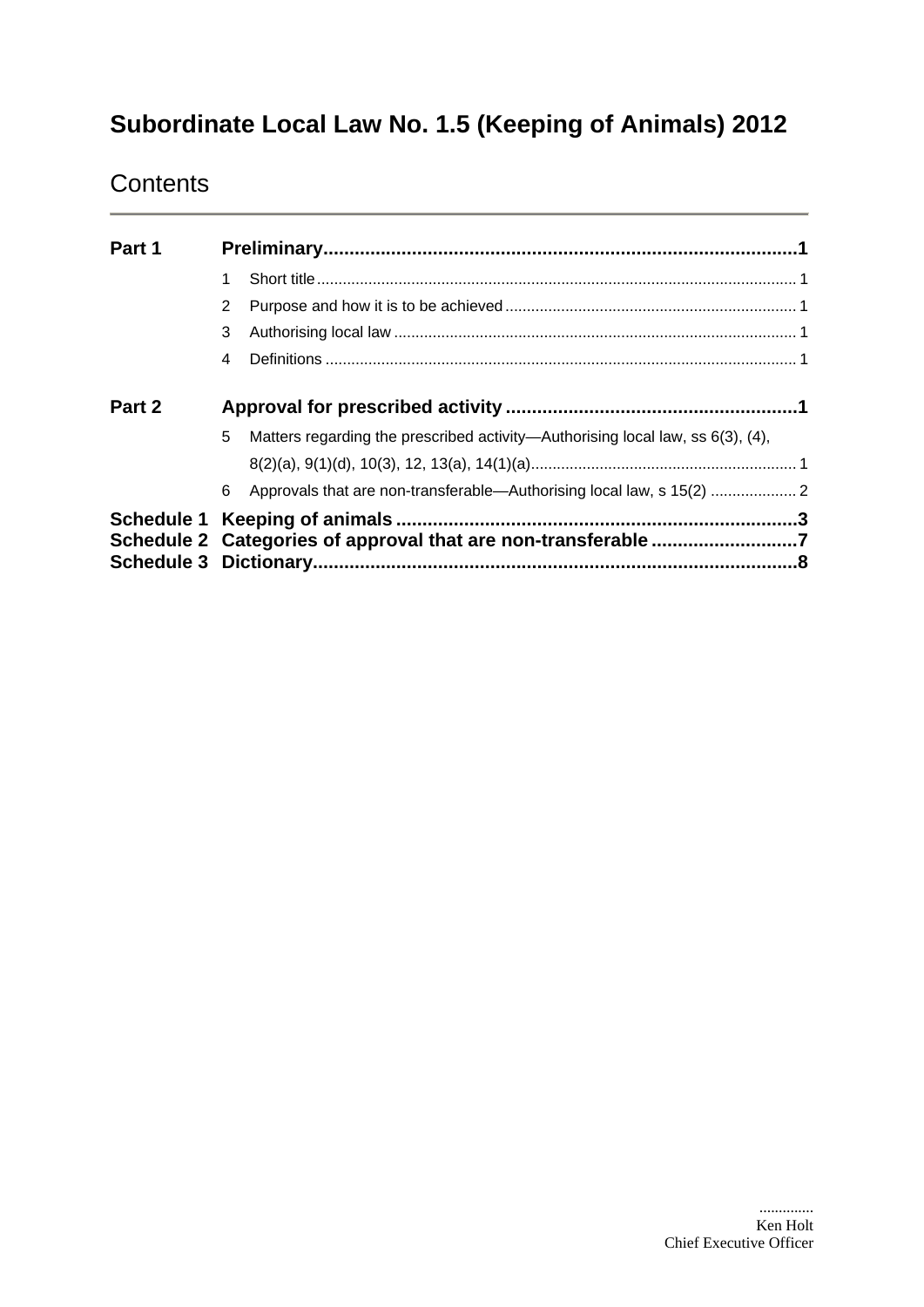# <span id="page-1-0"></span>**Part 1** Preliminary

### **1 Short title**

This subordinate local law may be cited as *Subordinate Local Law No. 1.5 (Keeping of Animals) 2012*.

### **2 Purpose and how it is to be achieved**

- (1) The purpose of this subordinate local law is to supplement *Local Law No. 1 (Administration) 2012* which provides for a legal and procedural framework for the administration, implementation and enforcement of the local government's local laws, subordinate local laws and other regulatory powers, and for miscellaneous administrative matters.
- (2) The purpose is to be achieved by providing for—
	- (a) various matters regarding the granting of approvals for prescribed activities; and
	- (b) further specification of the definitions relevant to various prescribed activities.
- (3) In particular, the purpose of this subordinate local law is to supplement the legal and procedural framework for the prescribed activity named in schedule 1, section 1.

### **3 Authorising local law**

The making of the provisions in this subordinate local law is authorised by *Local Law No. 1 (Administration) 2012 (*the *authorising local law*).

### **4 Definitions**

- (1) Particular words used in this subordinate local law have the same meaning as provided for in the authorising local law.
- (2) The dictionary in schedule 3 defines particular words used in this subordinate local law.

# **Part 2 Approval for prescribed activity**

# <span id="page-1-1"></span>**5 Matters regarding the prescribed activity—Authorising local law, ss 6(3), (4), 8(2)(a), 9(1)(d), 10(3), 12, 13(a), 14(1)(a)**

- (1) Schedule 1—
	- (a) names a prescribed activity in section 1; and
	- (b) prescribes the matters specified in this section for the prescribed activity.
- (2) For section 6(3) of the authorising local law, it is declared that section 6(2) of the authorising local law does not apply to the particular activities stated in section 2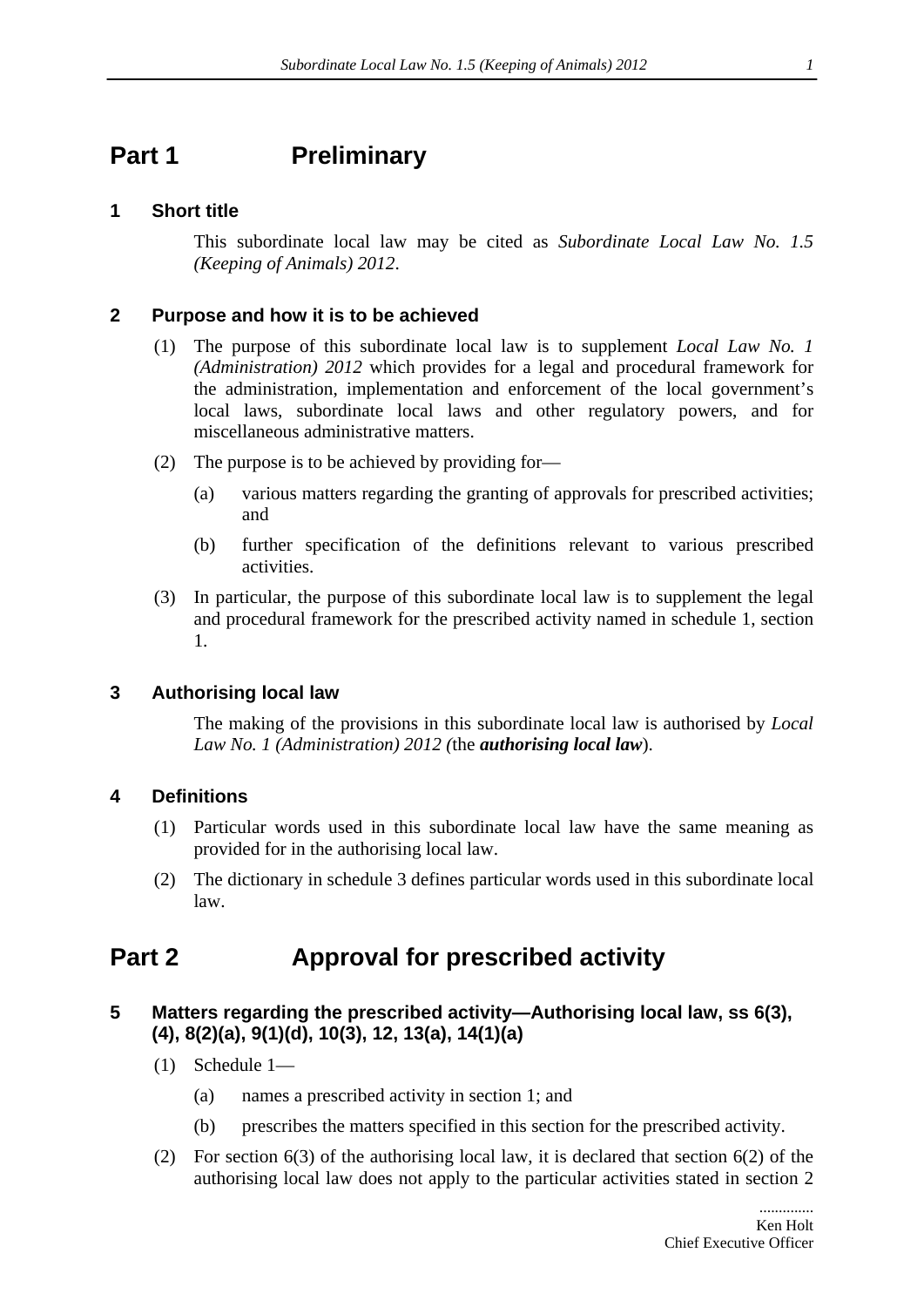of schedule 1.

- <span id="page-2-0"></span>(3) For section 6(4) of the authorising local law, it is declared that the prescribed activity named in section 1 of schedule 1 is a category 1 activity.
- (4) For section 8(2)(a) of the authorising local law, the documents and materials that must accompany an application for approval for the prescribed activity are stated in section 3 of schedule 1.
- (5) For section  $9(1)(d)$  of the authorising local law, the local government may only grant an approval for the prescribed activity if it is satisfied the proposed operation and management of the activity would be consistent with the additional criteria prescribed in section 4 of schedule 1.
- (6) For section 10(3) of the authorising local law, the conditions that must be imposed on an approval for the prescribed activity are stated in section 5 of schedule 1.
- (7) For section 10(3) of the authorising local law, the conditions that will ordinarily be imposed on an approval for the prescribed activity are stated in section 6 of schedule 1.
- (8) For section 13(a) of the authorising local law, the term of an approval for the prescribed activity is provided for in section 7 of schedule 1.
- (9) For section 14(1)(a) of the authorising local law, the further term for renewal or extension of an approval for the prescribed activity is provided for in section 8 of schedule 1.
- (10) For section 12 of the authorising local law, in Table 1 of schedule 1—
	- (a) column 1 lists the application requirements for which the local government may accept as evidence the certificate of a third party certifier; and
	- (b) column 2 lists the individuals or organisations that are declared to be third party certifiers for the corresponding application requirement in column 1; and
	- (c) column 3 lists the qualifications that are necessary for an individual or organisation to be a third party certifier for the corresponding application requirement in column 1.

#### <span id="page-2-1"></span>**6 Approvals that are non-transferable—Authorising local law, s 15(2)**

For section 15(2) of the authorising local law, it is declared that the categories of approval listed in schedule 2 are non-transferable.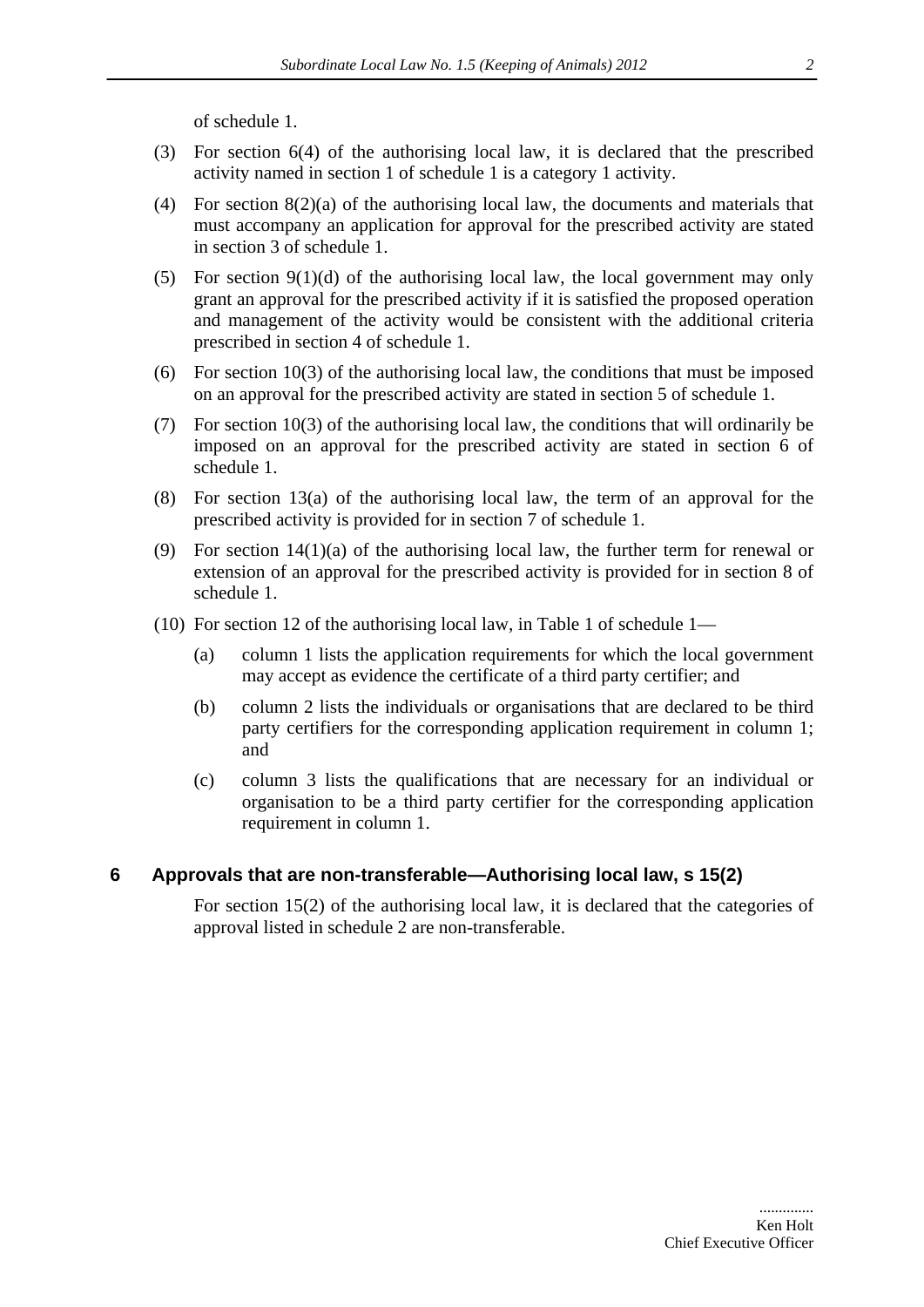# <span id="page-3-0"></span>**Schedule 1 Keeping of animals**

Section [5](#page-1-1) 

# **1. Prescribed activity**

Keeping of animals.

# **2. Activities that do not require an approval under the authorising local law**

The keeping of animals at an animal entertainment park or an animal sanctuary.

# **3. Documents and materials that must accompany an application for an approval**

- (1) An application detailing—
	- (a) the species, breed, age and gender of each animal for which the approval is sought; and
	- (b) the number of animals to be kept; and
	- (c) the nature of the premises at which the animal or animals are to be kept; and
	- (d) the area, or the part of the area, in which the animal or animals are to be kept; and
	- (e) the materials out of which any enclosure in which the animal or animals to be kept is (or is to be) constructed and any other details of the enclosure; and
	- (f) the location of the enclosure on the premises; and
	- (g) the name of each person who is to occupy any residence located on the premises on which the animal or animals are to be kept.
- (2) Proof that the applicant currently holds any development approval relating to the prescribed activity that is required under the *Sustainable Planning Act 2009*.
- (3) If the applicant is not the owner of the premises on which the animal or animals are to be kept — the written permission of the owner of the premises to the keeping of the animal or animals on the premises.
- (4) Where the animal or animals are to be kept on multi-residential premises and the keeper of the animal or animals is entitled to make use of an area used in common with others (a *common area*) for the purpose of keeping the animal or animals — the written permission of the person or body which manages or controls the common area to use the common area for the purpose of keeping the animal or animals.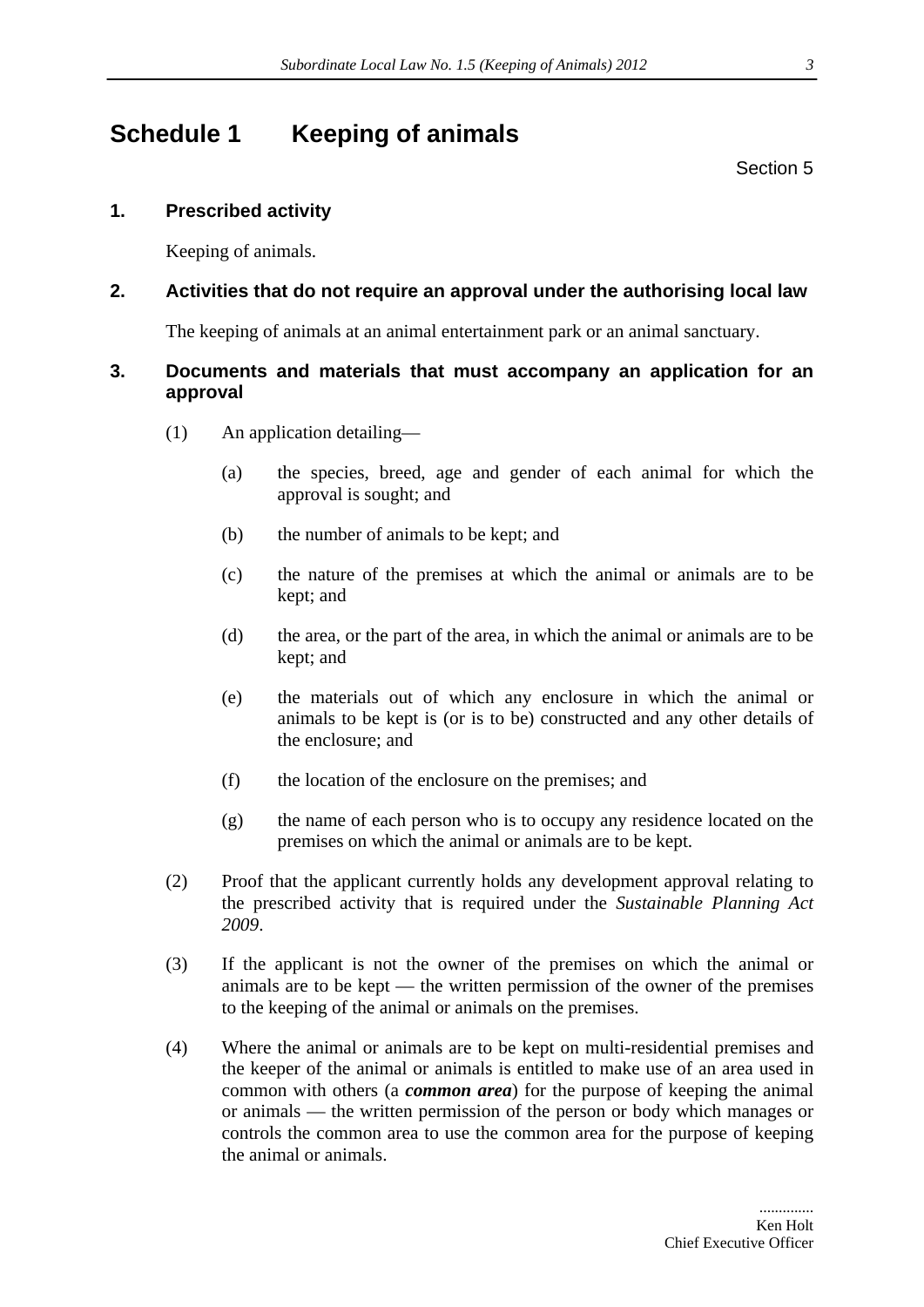- (5) If an animal the subject of the application is required to be registered under the Animal Management Act — evidence that the animal is currently registered with the local government.
- (6) A drawing showing the design and dimensions of any enclosure in which the animal or animals are to be kept.

#### **4. Additional criteria for the granting of an approval**

- (1) Whether the premises on which the animal or animals are to be kept is appropriately sized so that the animal or animals can be effectively and comfortably kept on the premises.
- (2) Whether a residence exists on the premises.
- (3) Whether a proper enclosure is maintained on the premises in accordance with the requirements of *Local Law No. 2 (Animal Management) 2012*.
- (4) Whether the applicant for the approval or some other suitable person to supervise the animal or animals will be resident on the premises on which the animal or animals are to be kept.
- (5) Whether the animal or animals will be properly supervised.
- (6) If the application relates to the keeping of dogs or cats whether the animals identified in the application are registered with the local government.
- (7) If section 14 of the Animal Management Act applies to the applicant for the approval — whether the applicant has complied with the requirements of the section.
- (8) Whether the applicant is a suitable person to hold the approval.
- (9) Whether the grant of the approval for the prescribed activity on the premises is likely to —
	- (a) cause an unreasonable nuisance, inconvenience or annoyance to occupiers of adjoining land; or
	- (b) have a material adverse affect on the amenity of the surrounding area; or
	- (c) have a deleterious effect on the local environment or cause pollution or other environmental damage.
- (10) If the application relates to the keeping of cats or dogs
	- (a) whether the animals have been desexed; and
	- (b) whether the animals have been fitted with an approved microchip.
- (11) If the application relates to the keeping of an animal or animals on multiresidential premises —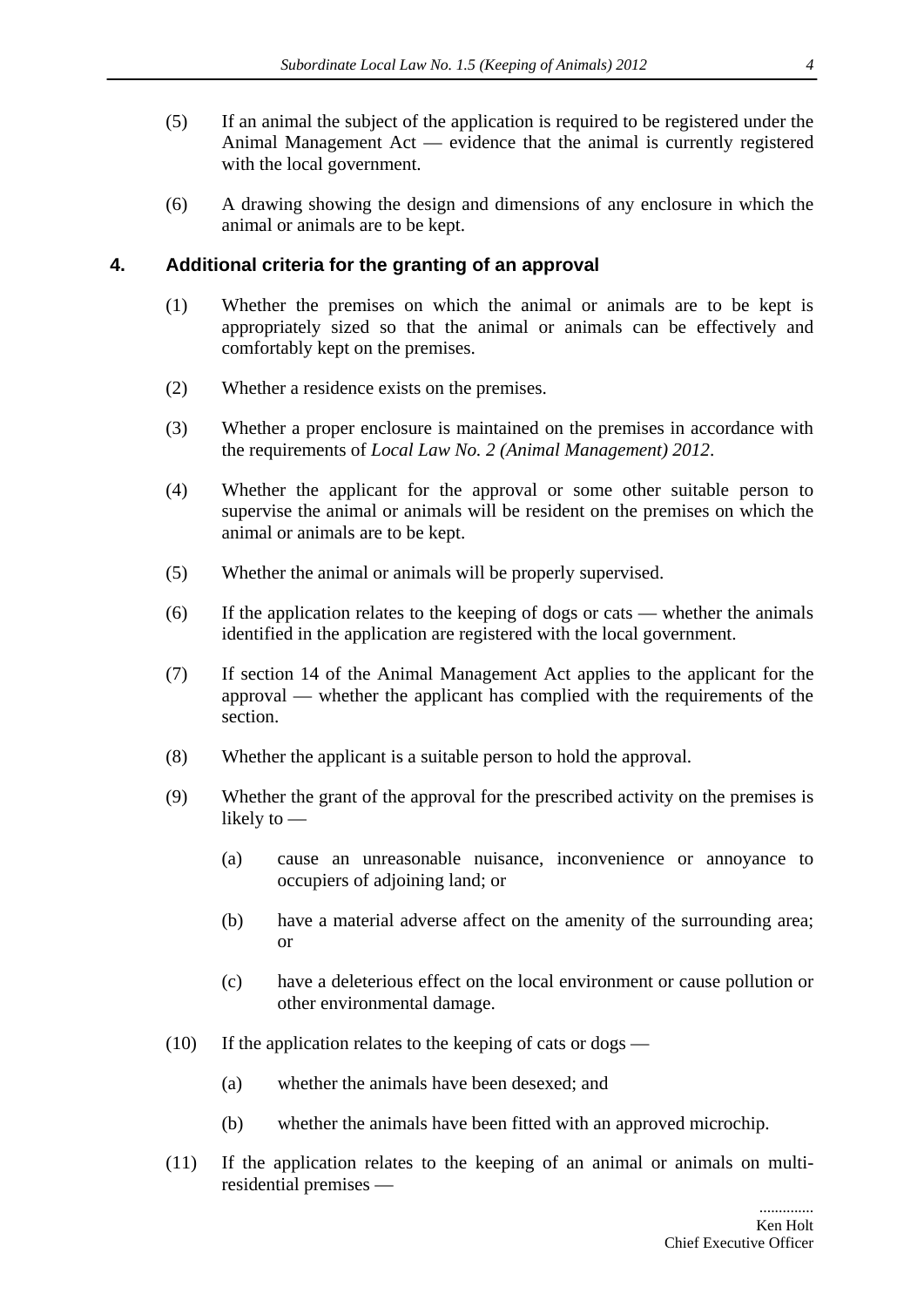- (a) whether the applicant is entitled to make use of a common area; and
- (b) whether the applicant has exclusive possession and control of the whole or a part of the common area for the purpose of keeping the animal or animals; and
- (c) whether the applicant has the written permission of the person or body which manages or controls the common area to use the common area, or a part of the common area, for the purpose of keeping the animal or animals.
- (12) Where the animal or animals are to be kept on premises other than multiresidential premises and the applicant is not the owner of the premises whether the applicant has the written permission of the owner of the premises to keep the animal or animals on the premises.
- (13) Whether the applicant has been refused a similar type of approval by the local government or another local government.

### **5. Conditions that must be imposed on an approval**

No conditions prescribed.

### **6. Conditions that will ordinarily be imposed on an approval**

- (1) The conditions that will ordinarily be imposed on an approval to keep dogs on premises are—
	- (a) a condition requiring that the approval holder take all reasonable steps to prevent the dogs from causing a nuisance or disturbance to the occupiers of other premises; and
	- (b) a condition requiring that the approval holder ensure that any enclosure in which the dogs are kept is properly drained and that run-off is kept off adjoining premises; and
	- (c) a condition requiring that the approval holder ensure that excreta, food scraps and other material that is, or is likely to become, offensive is collected daily and, if not immediately disposed of, is kept in a waste container of a kind approved by an authorised person; and
	- (d) a condition requiring that the approval holder ensure that any enclosure in which the dogs are kept is maintained in—
		- (i) a clean and sanitary condition and disinfected regularly; and
		- (ii) an aesthetically acceptable condition; and
	- (e) a condition limiting the approval to the dogs identified in the approval.
- (2) The condition that will ordinarily be imposed on an approval to keep cats on premises is a condition limiting the approval to the cats identified in the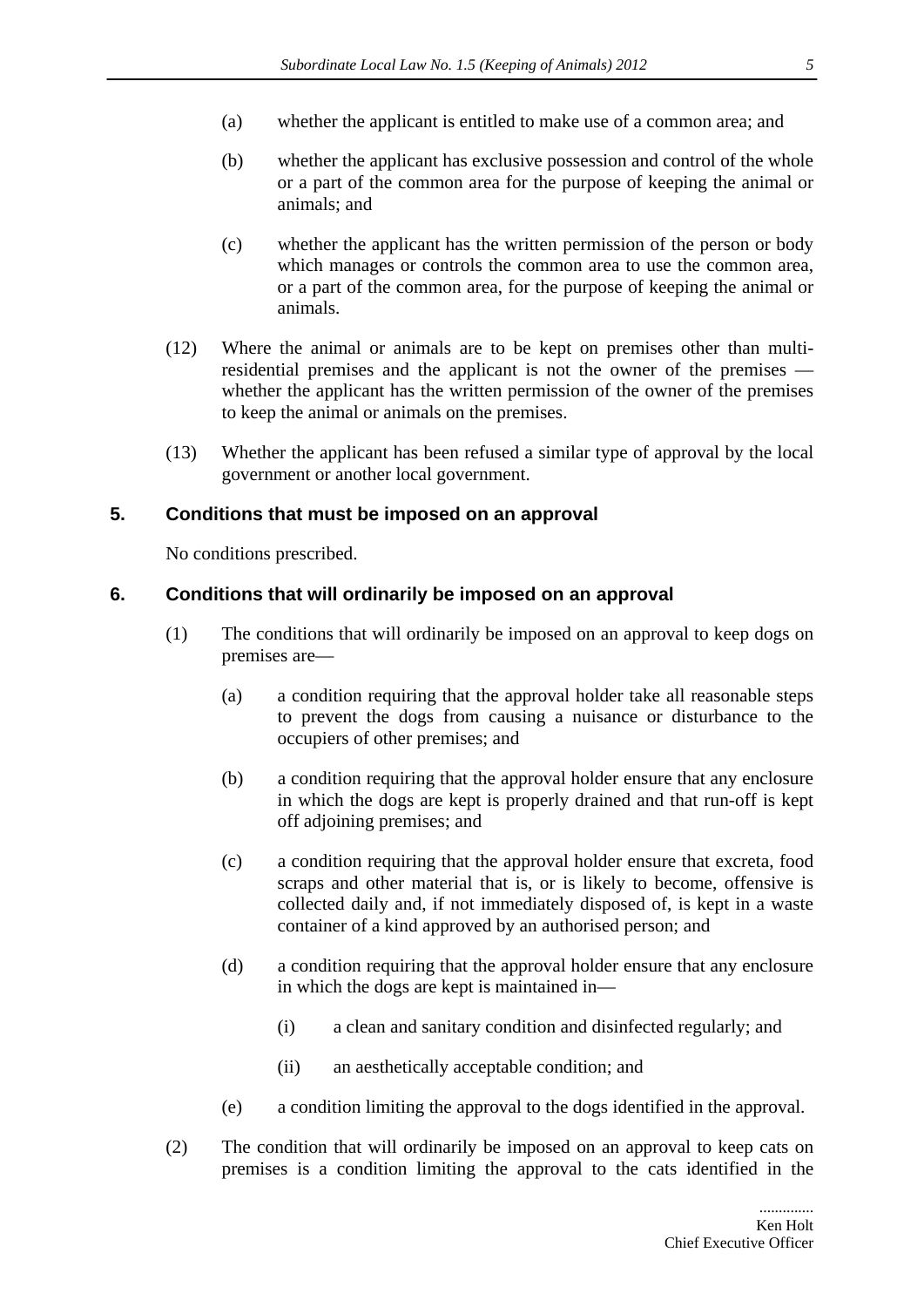approval.

- (3) The conditions that will ordinarily be imposed on an approval to keep an animal (other than a dog or a cat) are—
	- (a) if minimum standards for the keeping of the species or breed of the animal are prescribed in schedule 5 of *Subordinate Local Law No. 2 (Animal Management) 2012*—the animal must be kept in accordance with the minimum standards for the species or breed of animal prescribed in schedule 5 of *Subordinate Local Law No. 2 (Animal Management) 2012*; and
	- (b) if the approval relates to the keeping of 1 or more animals and the animal or animals are identified in the approval—a condition limiting the approval to the animal or animals identified in the approval.

### **7. Term of an approval**

- (1) The term of an approval must be determined by the local government having regard to the information submitted by the applicant.
- (2) The term of the approval must be specified in the approval.
- (3) An approval may be granted for a term of up to 3 years.

### **8. Term of renewal of an approval**

- (1) The term for which an approval may be renewed or extended must be determined by the local government having regard to the information submitted by the approval holder.
- (2) The term for which an approval may be renewed or extended must not exceed 3 years.
- (3) If the local government grants the application, the local government must specify in the written notice, the term of the renewal or extension.

### **Table 1 – Third party certification**

| Column 1                       | Column 2                     | Column 3                           |
|--------------------------------|------------------------------|------------------------------------|
| <b>Application requirement</b> | <b>Individuals or</b>        | <b>Qualifications necessary to</b> |
|                                | organisations that are third | be a third party certifier         |
|                                | party certifiers             |                                    |
| No application requirements    |                              |                                    |
| stated.                        |                              |                                    |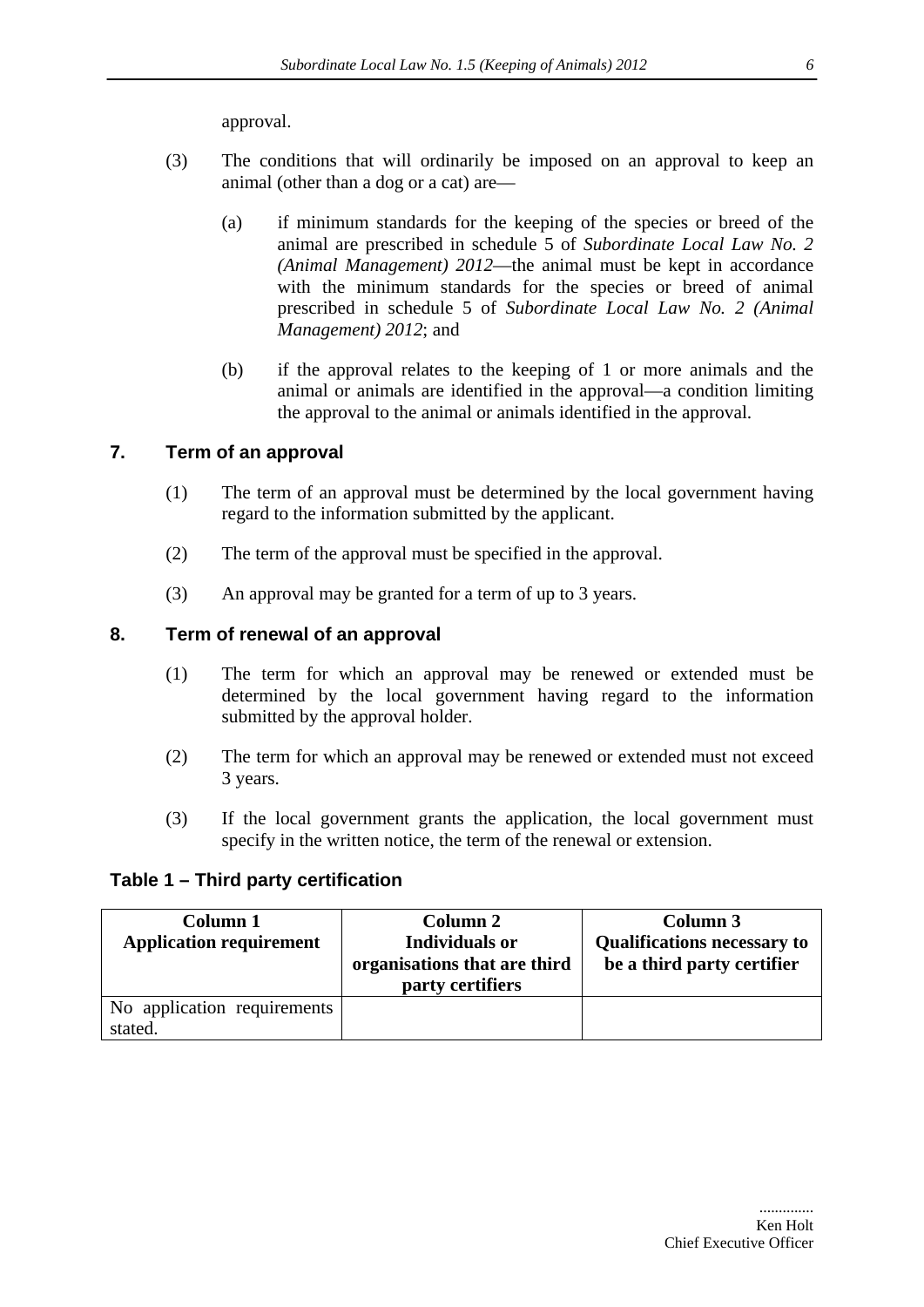# <span id="page-7-0"></span>**Schedule 2 Categories of approval that are nontransferable**

Section [6](#page-2-1) 

Every approval for the prescribed activity named in schedule 1, section 1 is nontransferable.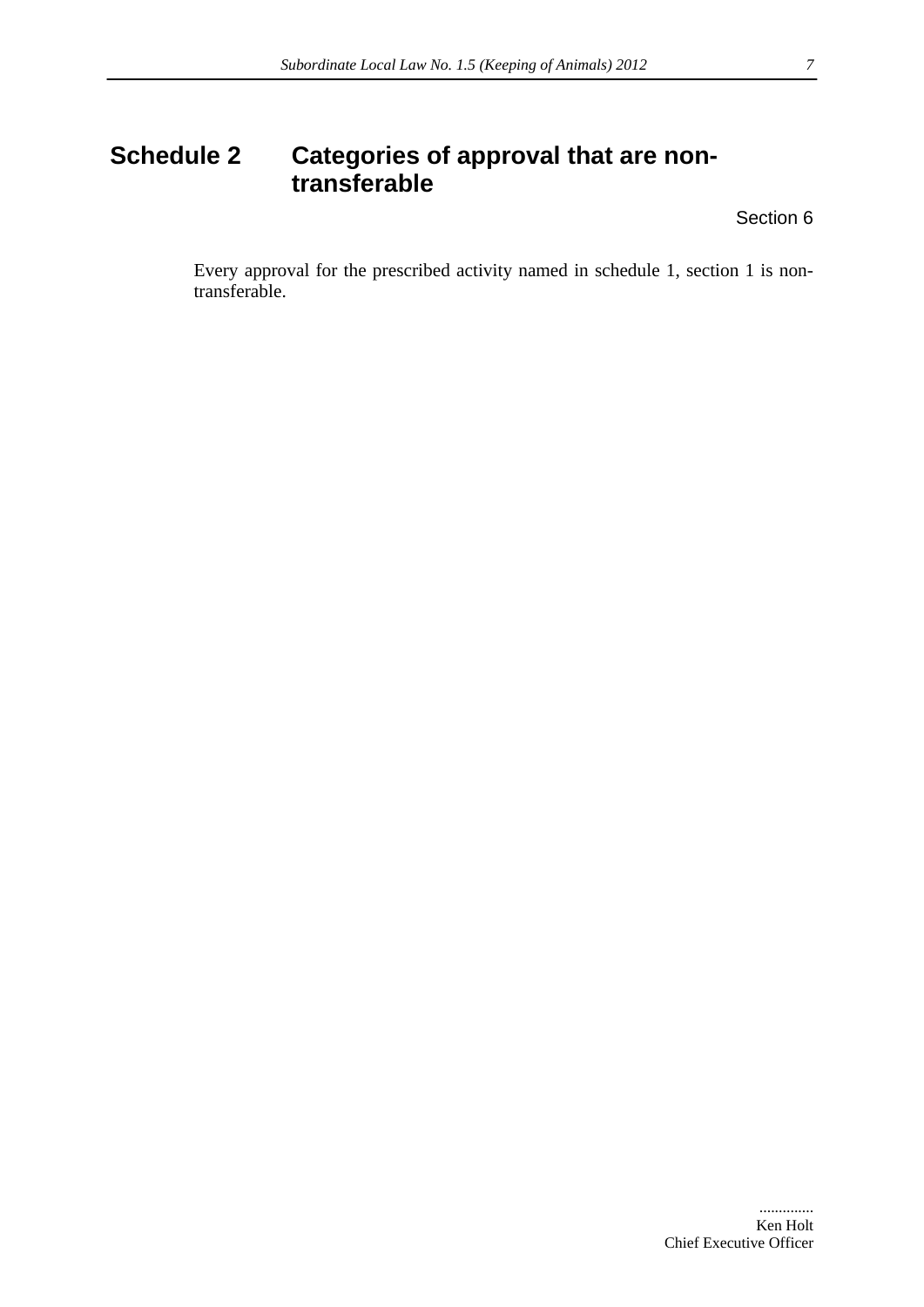# <span id="page-8-0"></span>**Schedule 3 Dictionary**

Section 4

*animal entertainment park* means a public place which includes, as part of its entertainment, the exhibiting of animals for the amusement or entertainment of the public.

*Animal Management Act* has the meaning given in *Subordinate Local Law No. 2 (Animal Management) 2012*.

*animal sanctuary* means a park, reserve or other place which is—

- (a) used for the preservation, protection or rehabilitation of animals; and
- (b) operated by a body recognised for this provision by the local government, for example, the Royal Society for the Prevention of Cruelty to Animals Queensland Incorporated.

*approved microchip* (for an animal)—

- (a) means a microchip which—
	- (i) is capable of being read by the local government's microchip reader; and
	- (ii) bears and electronic code which permanently identifies the animal for identification purposes; and
- (b) includes a permanent identification device.

*common area* has the meaning given in schedule 1, section 3(4).

*development approval* has the meaning given in the *Sustainable Planning Act* 2009.

*multi-residential premises* has the meaning given in *Subordinate Local Law No. 2 (Animal Management) 2012*.

*owner* (of an animal) has the meaning given in *Local Law No. 2 (Animal Management) 2012*.

*owner* (of land) includes—

- (a) the registered proprietor of freehold land; and
- (b) the purchaser of land to be held as freehold land that is being purchased from the State under an Act; and
- (c) the holder of a leasehold interest from the State; and
- (d) the holder of a mining claim or a mining lease to which the *Mineral Resources Act 1989* applies; and
- (e) another person who is entitled to receive the rent for the land.

*owner* (of premises) means the person for time being entitled to receive the rent for the premises or who would be entitled to receive the rent for it if it were let to a tenant at a rent.

*permanent identification device* has the meaning given in the Animal Management Act.

*premises* has the meaning given in *Subordinate Local Law No. 2 (Animal Management) 2012*.

*proper enclosure* has the meaning given in *Local Law No. 2 (Animal Management) 2012*.

*public place* has the meaning given in *Local Law No. 1 (Administration) 2012*.

*registered* has the meaning given in the Animal Management Act.